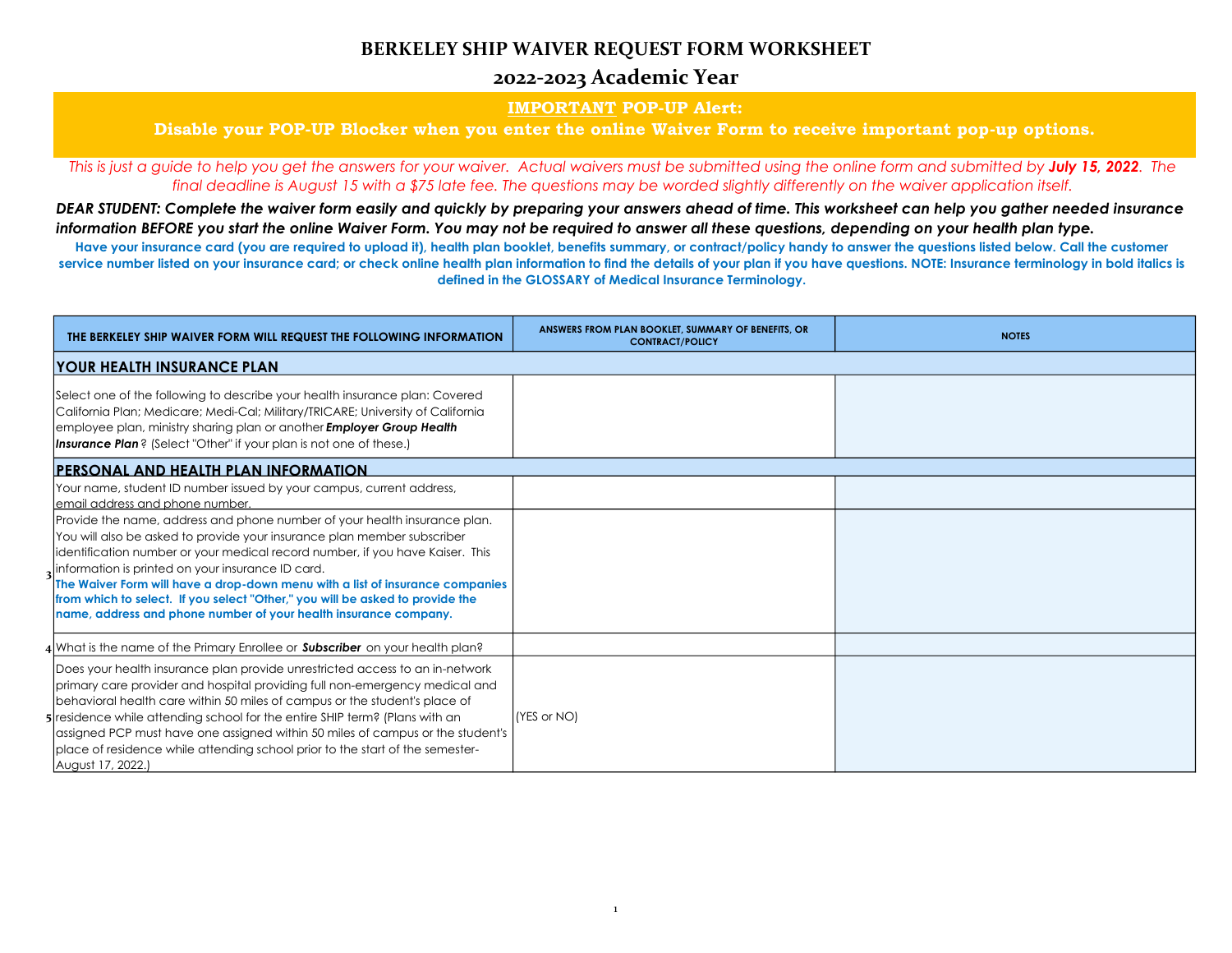| NOTE: The Exclusions and Limitations section(s) in your health plan booklet or contract/policy may contain information requested in the questions below. |  |  |  |  |  |  |
|----------------------------------------------------------------------------------------------------------------------------------------------------------|--|--|--|--|--|--|
|                                                                                                                                                          |  |  |  |  |  |  |
| IF YOU ARE AN INTERNATIONAL STUDENT, YOU WILL BE ASKED TO ANSWER THESE ADDITIONAL QUESTIONS                                                              |  |  |  |  |  |  |
|                                                                                                                                                          |  |  |  |  |  |  |
|                                                                                                                                                          |  |  |  |  |  |  |
|                                                                                                                                                          |  |  |  |  |  |  |
|                                                                                                                                                          |  |  |  |  |  |  |

| <b>I did brone number in the united states?</b>                                                                                             | .            |  |
|---------------------------------------------------------------------------------------------------------------------------------------------|--------------|--|
| Does your health insurance plan have a maximum benefit limit per-medical or<br>per mental health/substance use disorder-condition per year? | Y(YES or NO) |  |